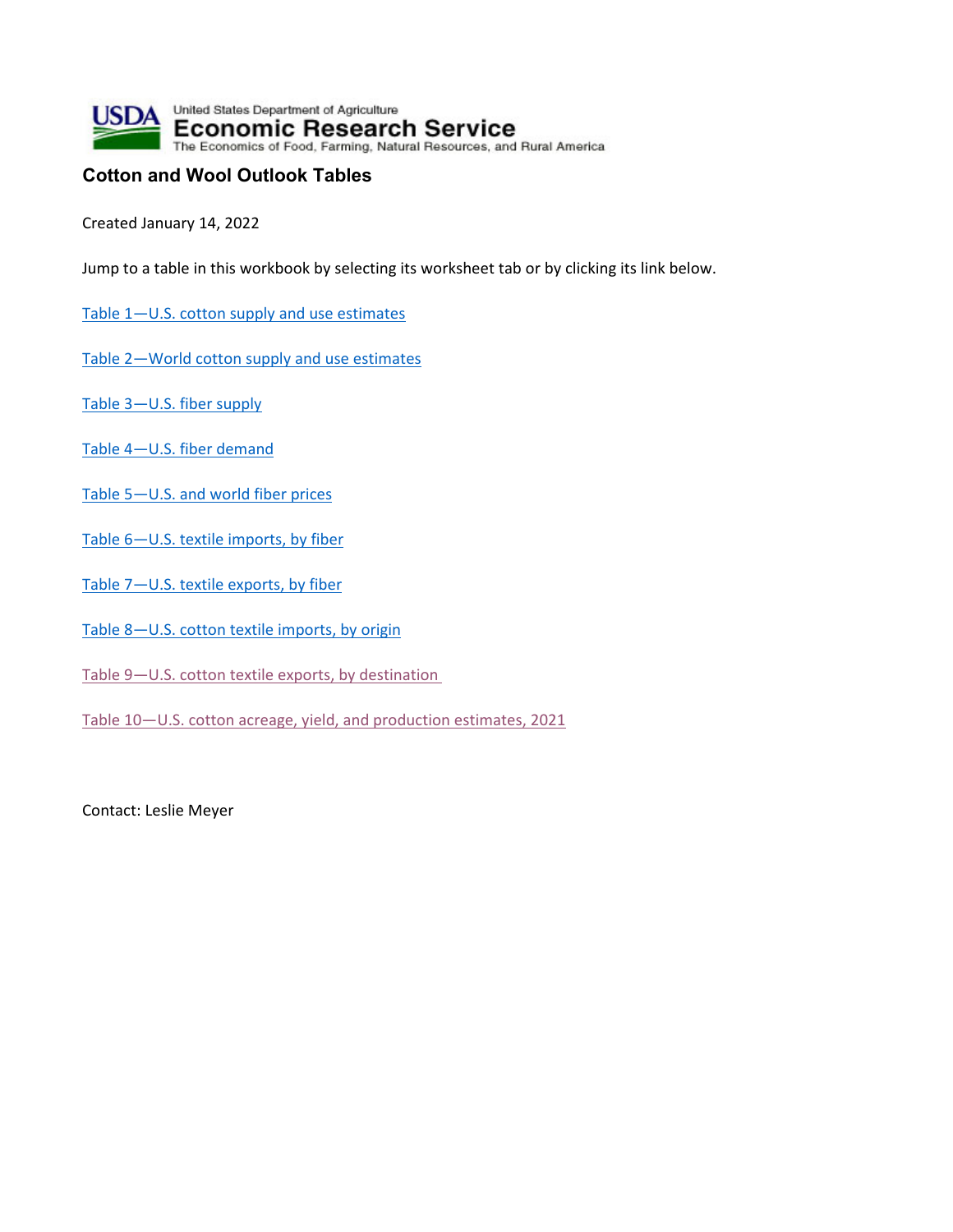|                            |         |             | 2021/22              |        |
|----------------------------|---------|-------------|----------------------|--------|
| Item                       | 2020/21 | Nov.        | Dec.                 | Jan.   |
|                            |         |             | Million acres        |        |
| Upland:                    |         |             |                      |        |
| Planted                    | 11.890  | 11.066      | 11.066               | 11.093 |
| Harvested                  | 8.081   | 9.800       | 9.800                | 9.845  |
|                            |         |             | Pounds               |        |
| Yield/harvested acre       | 835     | 874         | 877                  | 841    |
|                            |         |             | <b>Million bales</b> |        |
|                            |         |             |                      |        |
| Beginning stocks           | 6.868   | 3.020       | 3.020                | 3.020  |
| Production                 | 14.061  | 17.852      | 17.910               | 17.257 |
| Total supply <sup>1</sup>  | 20.929  | 20.872      | 20.930               | 20.277 |
| Mill use                   | 2.385   | 2.485       | 2.485                | 2.535  |
| Exports                    | 15.586  | 15.075      | 15.075               | 14.575 |
| Total use                  | 17.971  | 17.560      | 17.560               | 17.110 |
| Ending stocks <sup>2</sup> | 3.020   | 3.359       | 3.331                | 3.138  |
|                            |         | Percent     |                      |        |
| Stocks-to-use ratio        | 16.8    | 19.1        | 19.0                 | 18.3   |
|                            |         | 1,000 acres |                      |        |
| Extra-long staple:         |         |             |                      |        |
| Planted                    | 202.0   | 124.5       | 124.5                | 126.5  |
| Harvested                  | 194.0   | 122.2       | 122.2                | 123.8  |
|                            |         |             |                      |        |
|                            |         |             | Pounds               |        |
| Yield/harvested acre       | 1,352   | 1,359       | 1,469                | 1,423  |
|                            |         |             | 1,000 bales          |        |
| Beginning stocks           | 382     | 130         | 130                  | 130    |
| Production                 | 547     | 346         | 374                  | 367    |
| Total supply <sup>1</sup>  | 930     | 481         | 509                  | 502    |
| Mill use                   | 15      | 15          | 15                   | 15     |
| Exports                    | 785     | 425         | 425                  | 425    |
| Total use                  | 800     | 440         | 440                  | 440    |
| Ending stocks <sup>2</sup> | 130     | 41          | 69                   | 62     |
|                            |         | Percent     |                      |        |
|                            |         |             |                      |        |
| Stocks-to-use ratio        | 16.3    | 9.3         | 15.7                 | 14.1   |

<sup>1</sup>Includes imports. <sup>2</sup>Includes unaccounted.

Source: USDA, World Agricultural Outlook Board.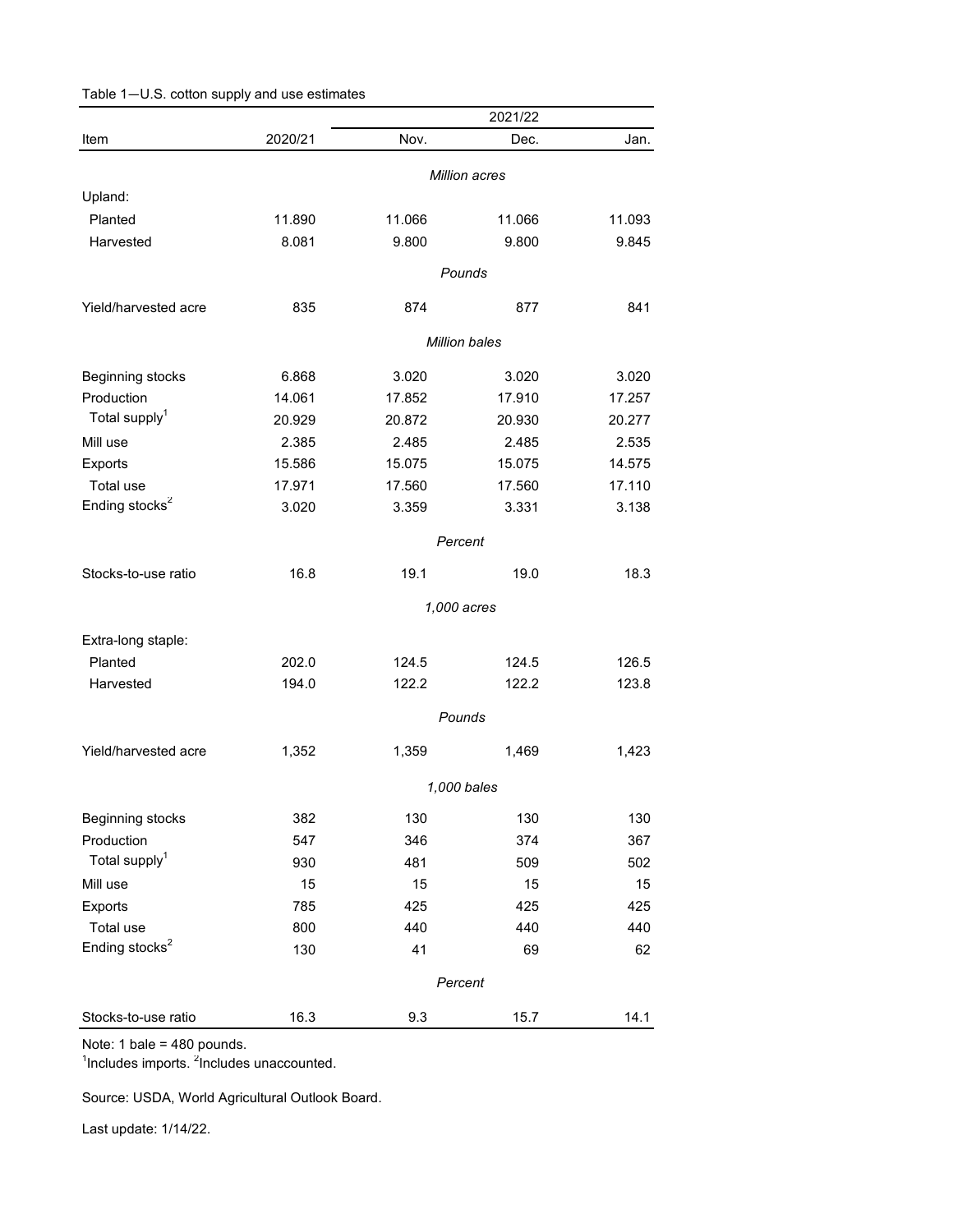|                      |         |         | 2021/22              |        |
|----------------------|---------|---------|----------------------|--------|
| Item                 | 2020/21 | Nov.    | Dec.                 | Jan.   |
|                      |         |         | <b>Million bales</b> |        |
| Supply:              |         |         |                      |        |
| Beginning stocks--   |         |         |                      |        |
| World                | 97.30   | 89.28   | 88.58                | 88.41  |
| Foreign              | 90.05   | 86.13   | 85.43                | 85.26  |
| Production--         |         |         |                      |        |
| World                | 111.70  | 121.79  | 121.57               | 120.96 |
| Foreign              | 97.10   | 103.59  | 103.28               | 103.33 |
| Imports--            |         |         |                      |        |
| World                | 49.01   | 46.62   | 46.94                | 46.56  |
| Foreign              | 49.01   | 46.62   | 46.94                | 46.56  |
| Use:                 |         |         |                      |        |
| Mill use--           |         |         |                      |        |
| World                | 120.87  | 124.10  | 124.27               | 124.24 |
| Foreign              | 118.47  | 121.60  | 121.77               | 121.69 |
| Exports--            |         |         |                      |        |
| World                | 48.69   | 46.61   | 46.95                | 46.56  |
| Foreign              | 32.31   | 31.11   | 31.45                | 31.56  |
| Ending stocks--      |         |         |                      |        |
| World                | 88.41   | 86.93   | 85.73                | 85.01  |
| Foreign              | 85.26   | 83.53   | 82.33                | 81.81  |
|                      |         | Percent |                      |        |
| Stocks-to-use ratio: |         |         |                      |        |
| World                | 73.1    | 70.0    | 69.0                 | 68.4   |
| Foreign              | 72.0    | 68.7    | 67.6                 | 67.2   |

Source: USDA, World Agricultural Outlook Board.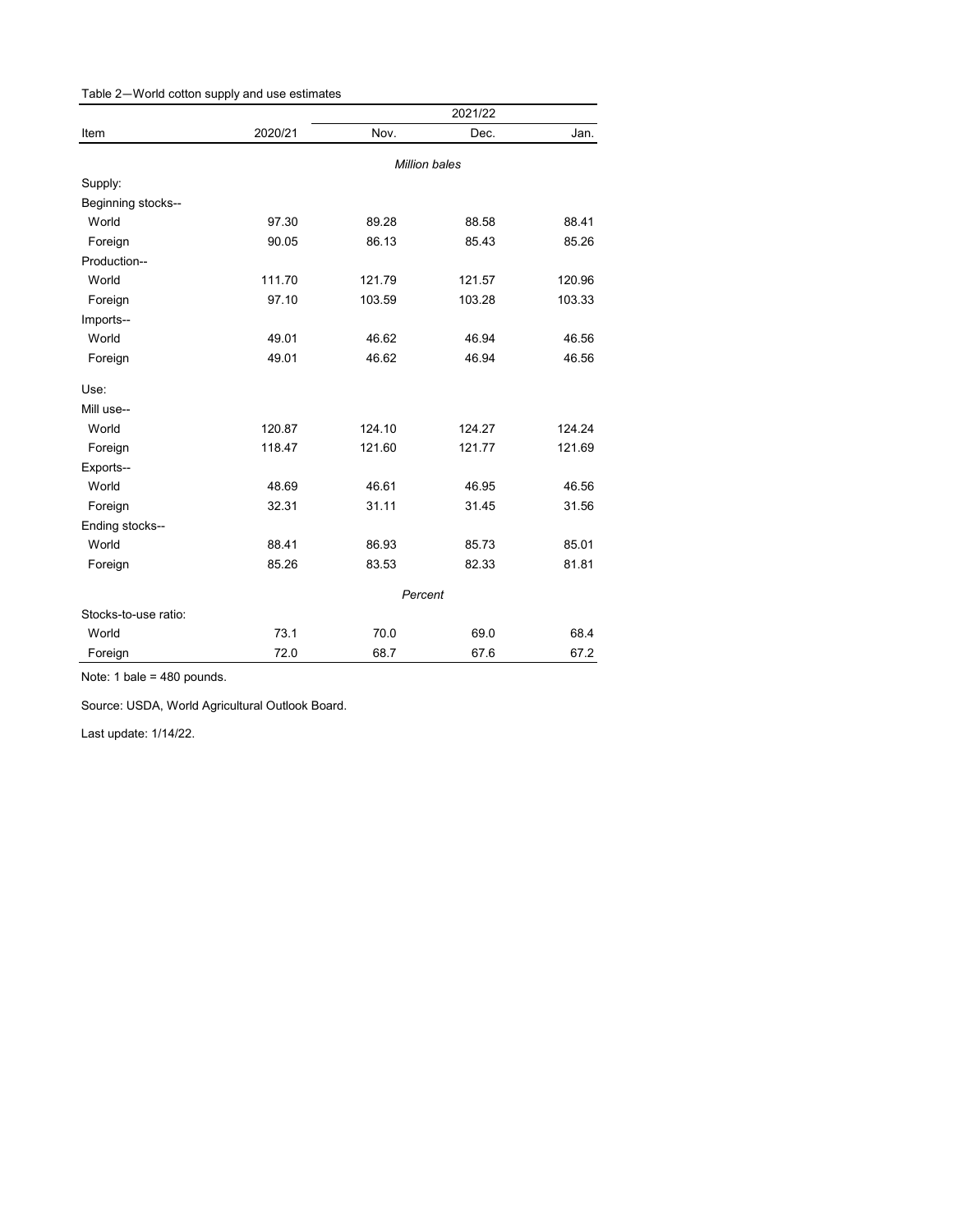## Table 3—U.S. fiber supply *X3A0T*

|                         | Sep.         | Oct.        | Nov.             | Nov.    |  |
|-------------------------|--------------|-------------|------------------|---------|--|
| Item                    | 2021         | 2021        | 2021             | 2020    |  |
|                         |              | 1,000 bales |                  |         |  |
| Cotton:                 |              |             |                  |         |  |
| Stocks, beginning       | 2,187        | 1,739       | 3,884            | 7,188   |  |
| Ginnings                | 553          | 2,865       | 6,277            | 5,719   |  |
| Imports since August 1  | 2.1          | 3.2         | 3.2              | 0.3     |  |
|                         | 1,000 pounds |             |                  |         |  |
| Wool and mohair:        |              |             |                  |         |  |
| Raw wool imports, clean | 821.0        | 457.0       | 814.8            | 397.0   |  |
| 48s-and-finer           | 251.4        | 203.9       | 244.4            | 138.3   |  |
| Not-finer-than-46s      | 569.6        | 253.1       | 570.4            | 258.7   |  |
| Total since January 1   | 5,109.7      | 5,566.8     | 6,381.6          | 5,587.5 |  |
| Wool top imports        | 12.7         | 50.6        | 118.5            | 57.9    |  |
| Total since January 1   | 596.6        | 647.2       | 765.7            | 750.3   |  |
| Mohair imports, clean   | 0.0          | 0.0         | 0.0              | 0.0     |  |
| Total since January 1   | 2.2          | 2.2         | $2.2\phantom{0}$ | 0.0     |  |

Note: 1 bale = 480 pounds.

Sources: USDA, National Agricultural Statistics Service; U.S. Department of Commerce, Bureau of the Census.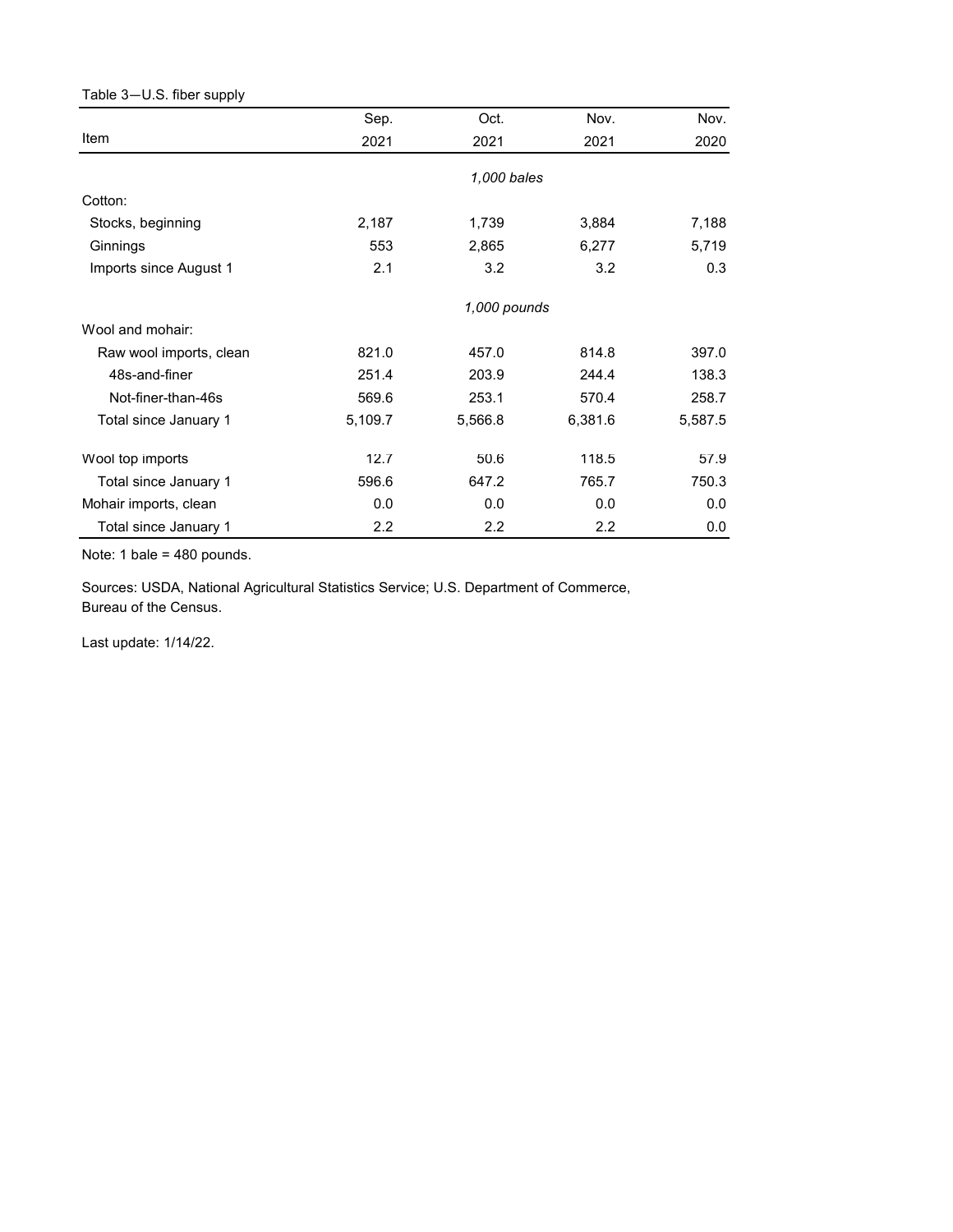| Table 4-U.S. fiber demand             |              |             |         |         |  |
|---------------------------------------|--------------|-------------|---------|---------|--|
|                                       | Sep.         | Oct.        | Nov.    | Nov.    |  |
| Item                                  | 2021         | 2021        | 2021    | 2020    |  |
|                                       |              |             |         |         |  |
|                                       |              | 1,000 bales |         |         |  |
| Cotton:                               |              |             |         |         |  |
| All consumed by mills <sup>1</sup>    | 204          | 220         | 207     | 205     |  |
| Total since August 1                  | 420          | 640         | 848     | 802     |  |
| Daily rate                            | 9.3          | 10.5        | 9.4     | 9.8     |  |
| Upland consumed by mills <sup>1</sup> | 203          | 219         | 206     | 204     |  |
| <b>Total since August 1</b>           | 418          | 636         | 842     | 797     |  |
| Daily rate                            | 9.3          | 10.4        | 9.4     | 9.7     |  |
| Upland exports                        | 770          | 469         | 390     | 1,061   |  |
| Total since August 1                  | 1,690        | 2,159       | 2,549   | 4,441   |  |
| Sales for next season                 | 62           | 124         | 75      | 101     |  |
| <b>Total since August 1</b>           | 764          | 888         | 963     | 700     |  |
| Extra-long staple exports             | 26.7         | 31.2        | 28.0    | 103.0   |  |
| <b>Total since August 1</b>           | 60.6         | 91.8        | 119.8   | 276.7   |  |
| Sales for next season                 | 0.0          | 1.9         | 2.0     | 0.0     |  |
| <b>Total since August 1</b>           | 0.0          | 1.9         | 3.8     | 0.7     |  |
|                                       | 1,000 pounds |             |         |         |  |
| Wool and mohair:                      |              |             |         |         |  |
| Raw wool exports, clean               | 1,182.2      | 506.3       | 294.5   | 399.0   |  |
| Total since January 1                 | 6,528.1      | 7,034.4     | 7,328.9 | 4,000.3 |  |
| Wool top exports                      | 71.3         | 68.5        | 55.0    | 58.4    |  |
| Total since January 1                 | 600.7        | 669.2       | 724.2   | 469.9   |  |
| Mohair exports, clean                 | 0.0          | 44.7        | 0.0     | 59.3    |  |
| Total since January 1                 | 491.5        | 536.2       | 536.2   | 243.0   |  |

1 Estimated by USDA.

and U.S. Department of Commerce, Bureau of the Census. Sources: USDA, Farm Service Agency; USDA, Foreign Agricultural Service, *U.S. Export Sales;*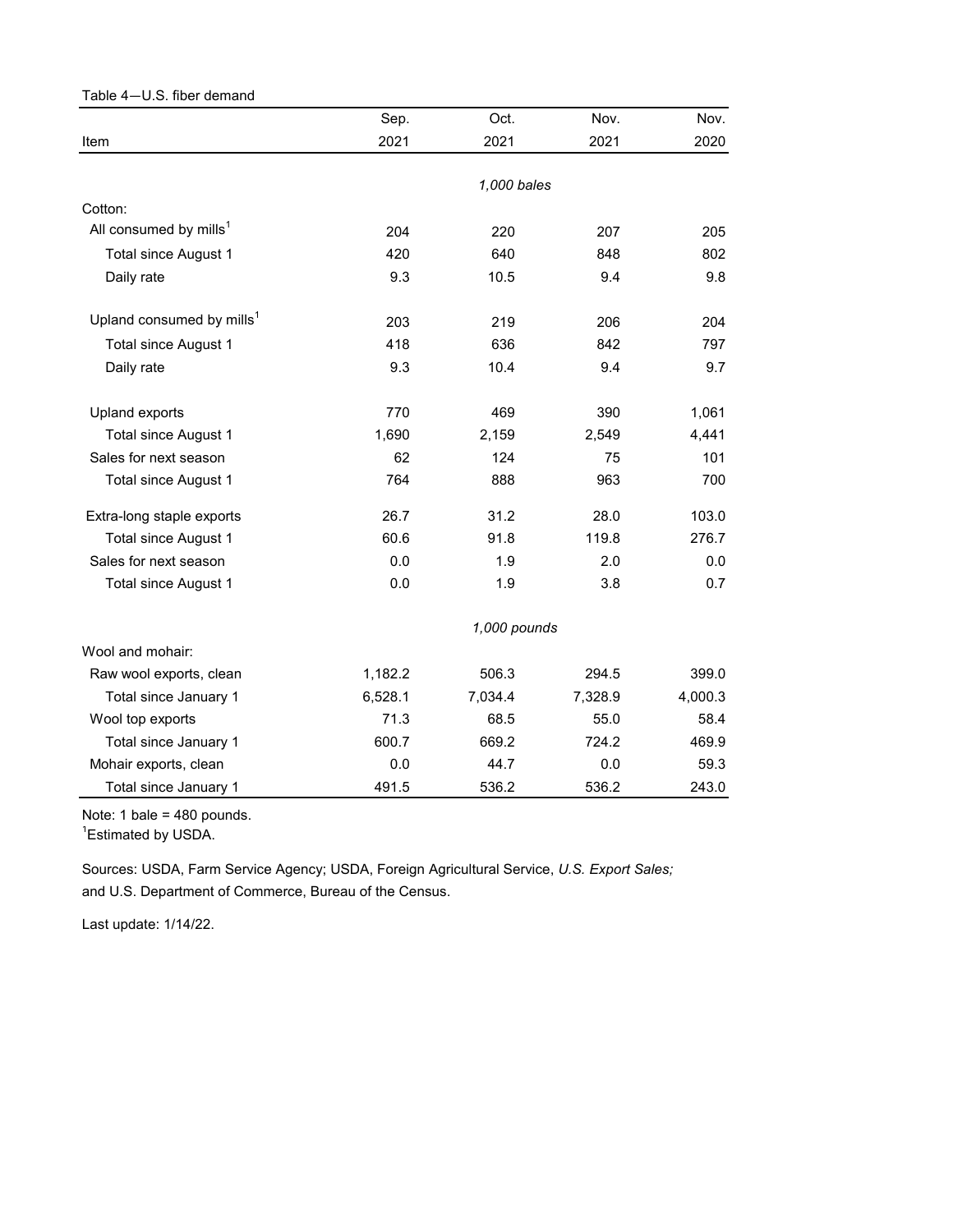| Table 5-U.S. and world fiber prices |                   |                 |           |        |  |  |
|-------------------------------------|-------------------|-----------------|-----------|--------|--|--|
|                                     | Oct.              | Nov.            | Dec.      | Dec.   |  |  |
| Item                                | 2021              | 2021            | 2021      | 2020   |  |  |
|                                     |                   |                 |           |        |  |  |
|                                     |                   | Cents per pound |           |        |  |  |
| Domestic cotton prices:             |                   |                 |           |        |  |  |
| Adjusted world price                | 92.72             | 101.94          | 96.16     | 60.51  |  |  |
| Upland spot 41-34                   | 105.50            | 112.87          | 105.14    | 70.37  |  |  |
| Pima spot 02-46                     | 186.05            | 237.86          | 287.73    | 112.00 |  |  |
| Average price received by           |                   |                 |           |        |  |  |
| upland producers                    | 84.40             | 85.90           | <b>NA</b> | 65.70  |  |  |
| Far Eastern cotton quotes:          |                   |                 |           |        |  |  |
| A Index                             | 118.09            | 127.74          | 119.06    | 81.01  |  |  |
| Memphis/Eastern                     | 122.50            | 132.31          | 122.56    | 84.00  |  |  |
| Memphis/Orleans/Texas               | 122.00            | 131.81          | 122.06    | 83.50  |  |  |
| California/Arizona                  | <b>NQ</b>         | <b>NQ</b>       | NQ.       | NQ.    |  |  |
|                                     | Dollars per pound |                 |           |        |  |  |
| Wool prices (clean):                |                   |                 |           |        |  |  |
| <b>U.S. 58s</b>                     | <b>NQ</b>         | <b>NQ</b>       | NQ.       | NQ.    |  |  |
| Australian 58s <sup>1</sup>         | <b>NQ</b>         | 3.14            | NQ.       | NQ.    |  |  |
| <b>U.S. 60s</b>                     | <b>NQ</b>         | <b>NQ</b>       | <b>NQ</b> | NQ.    |  |  |
| Australian 60s <sup>1</sup>         | <b>NQ</b>         | NQ              | NQ.       | NQ.    |  |  |
| U.S. 64s                            | <b>NQ</b>         | <b>NQ</b>       | NQ.       | NQ.    |  |  |
| Australian 64s <sup>1</sup>         | 4.32              | 4.48            | 4.42      | 4.19   |  |  |

NA = Not available. NQ = No quote.

<sup>1</sup>In bond, Charleston, South Carolina.

Sources: USDA, *Cotton Price Statistics;* Cotlook Ltd., *Cotton Outlook;* and trade reports.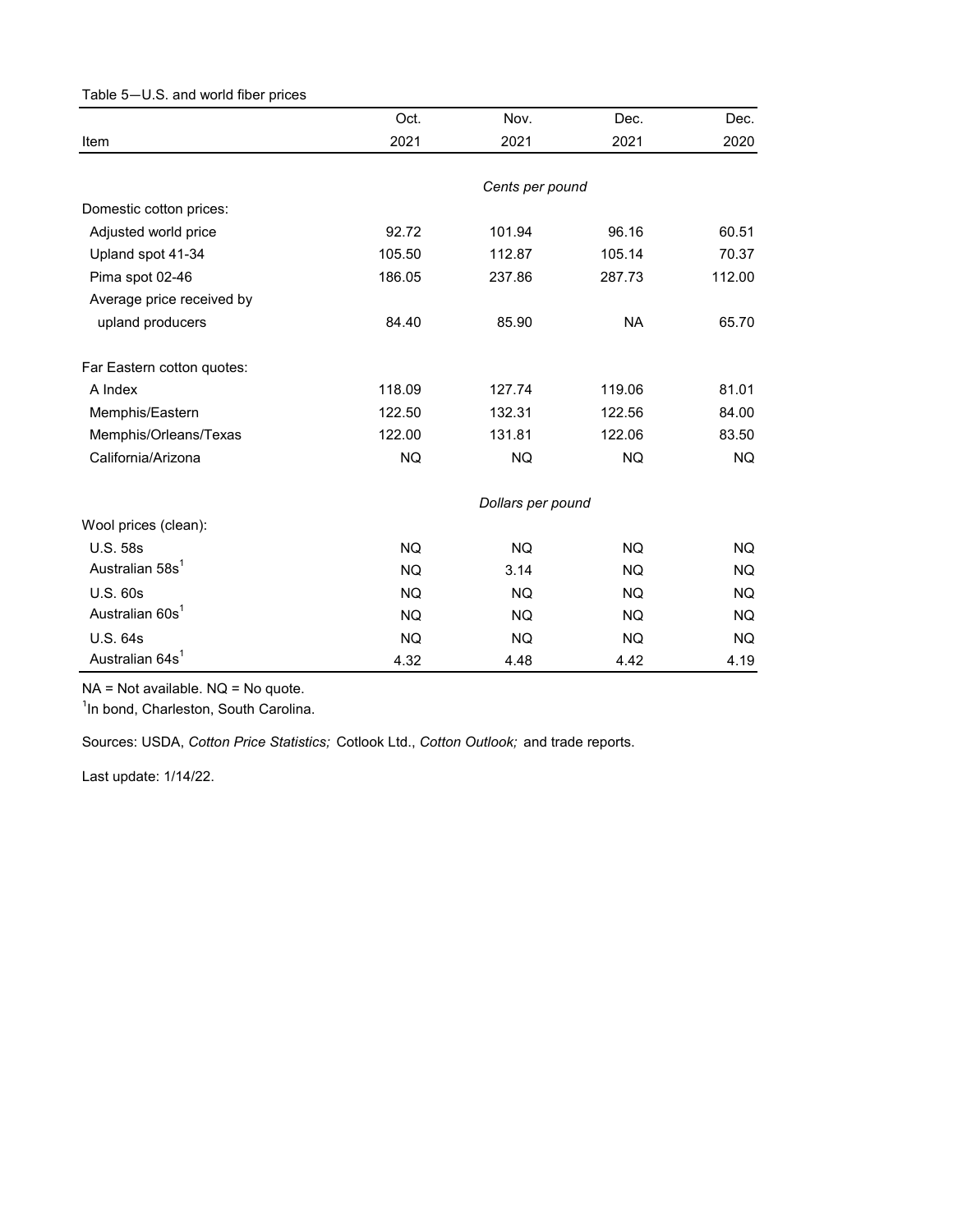|                             | Sep.      | Oct.         | Nov.      | Nov.      |
|-----------------------------|-----------|--------------|-----------|-----------|
| Item                        | 2021      | 2021         | 2021      | 2020      |
|                             |           | 1,000 pounds |           |           |
| Yarn, thread, and fabric:   | 286,554   | 302,445      | 317,536   | 323,989   |
| Cotton                      | 62,673    | 66,950       | 69,609    | 77,214    |
| Linen                       | 20,532    | 22,690       | 25,852    | 24,930    |
| Wool                        | 4,619     | 4,722        | 4,819     | 4,852     |
| Silk                        | 524       | 504          | 603       | 571       |
| Synthetic                   | 198,207   | 207,579      | 216,652   | 216,422   |
| Apparel:                    | 1,320,027 | 1,321,658    | 1,172,670 | 968,626   |
| Cotton                      | 662,183   | 676,837      | 611,392   | 492,142   |
| Linen                       | 8,903     | 9,326        | 8,400     | 5,891     |
| Wool                        | 33,352    | 32,584       | 24,791    | 18,742    |
| Silk                        | 12,301    | 12,664       | 12,117    | 10,934    |
| Synthetic                   | 603,288   | 590,247      | 515,970   | 440,917   |
| Home furnishings:           | 436,216   | 470,577      | 479,232   | 454,714   |
| Cotton                      | 181,549   | 204,277      | 205,054   | 198,076   |
| Linen                       | 3,292     | 3,037        | 4,240     | 3,469     |
| Wool                        | 899       | 876          | 732       | 835       |
| Silk                        | 455       | 492          | 610       | 581       |
| Synthetic                   | 250,021   | 261,894      | 268,596   | 251,753   |
| Floor coverings:            | 129,581   | 133,002      | 125,829   | 142,724   |
| Cotton                      | 15,889    | 17,055       | 16,019    | 17,437    |
| Linen                       | 43,605    | 44,189       | 45,911    | 54,337    |
| Wool                        | 9,759     | 12,176       | 10,105    | 9,979     |
| Silk                        | 3,440     | 4,005        | 3,862     | 4,066     |
| Synthetic                   | 56,888    | 55,577       | 49,931    | 56,905    |
| Total imports: <sup>1</sup> | 2,196,699 | 2,248,021    | 2,113,387 | 1,904,223 |
| Cotton                      | 925,473   | 968,397      | 905,158   | 786,827   |
| Linen                       | 77,691    | 80,461       | 85,565    | 89,269    |
| Wool                        | 49,366    | 50,987       | 40,872    | 34,763    |
| Silk                        | 16,721    | 17,683       | 17,201    | 16,158    |
| Synthetic                   | 1,127,448 | 1,130,493    | 1,064,591 | 977,206   |

Table 6—U.S. textile imports, by fiber

<sup>1</sup>Includes headgear.

Bureau of the Census. Sources: USDA, Economic Research Service and U.S. Department of Commerce,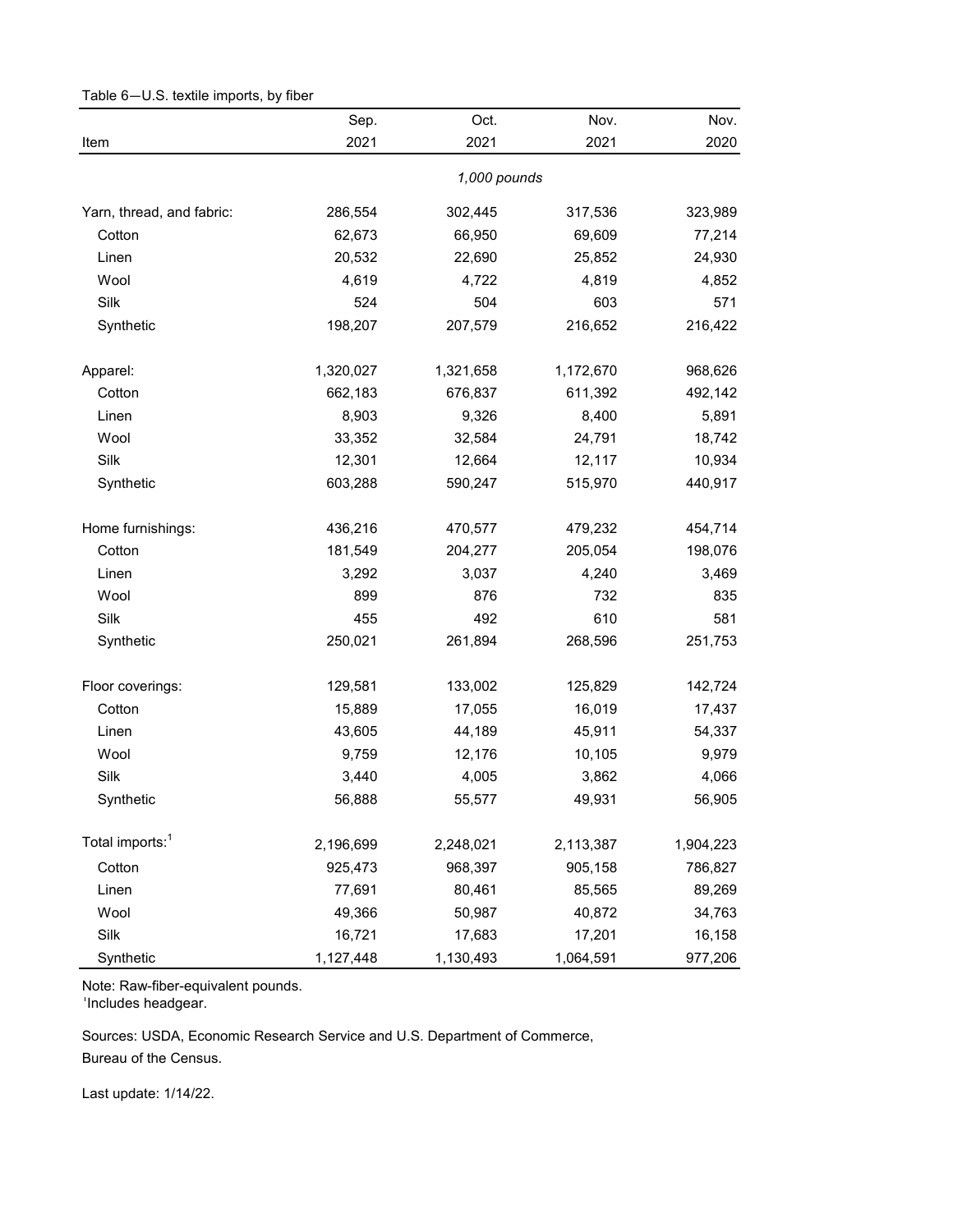|                             | Sep.    | Oct.         | Nov.    | Nov.    |
|-----------------------------|---------|--------------|---------|---------|
| Item                        | 2021    | 2021         | 2021    | 2020    |
|                             |         | 1,000 pounds |         |         |
| Yarn, thread, and fabric:   | 213,541 | 211,798      | 192,912 | 190,964 |
| Cotton                      | 106,553 | 104,631      | 95,365  | 93,312  |
| Linen                       | 4,664   | 4,466        | 4,588   | 5,126   |
| Wool                        | 2,145   | 2,831        | 2,050   | 2,701   |
| Silk                        | 1,109   | 1,119        | 892     | 899     |
| Synthetic                   | 99,070  | 98,752       | 90,018  | 88,926  |
| Apparel:                    | 30,888  | 32,150       | 28,874  | 28,393  |
| Cotton                      | 12,630  | 13,241       | 12,011  | 11,538  |
| Linen                       | 730     | 605          | 599     | 771     |
| Wool                        | 3,642   | 3,779        | 3,178   | 2,657   |
| Silk                        | 3,299   | 3,286        | 2,937   | 2,523   |
| Synthetic                   | 10,587  | 11,239       | 10,149  | 10,904  |
| Home furnishings:           | 5,173   | 5,314        | 5,802   | 5,187   |
| Cotton                      | 2,443   | 2,515        | 2,678   | 2,286   |
| Linen                       | 213     | 201          | 231     | 163     |
| Wool                        | 59      | 87           | 100     | 105     |
| Silk                        | 136     | 94           | 135     | 78      |
| Synthetic                   | 2,322   | 2,416        | 2,659   | 2,555   |
| Floor coverings:            | 16,676  | 18,253       | 17,924  | 19,865  |
| Cotton                      | 1,411   | 1,637        | 1,456   | 1,786   |
| Linen                       | 908     | 1,118        | 919     | 1,112   |
| Wool                        | 1,329   | 1,380        | 1,459   | 1,464   |
| Silk                        | 42      | 41           | 26      | 58      |
| Synthetic                   | 12,987  | 14,076       | 14,064  | 15,446  |
| Total exports: <sup>1</sup> | 266,606 | 267,932      | 245,819 | 244,699 |
| Cotton                      | 123,151 | 122,180      | 111,619 | 109,019 |
| Linen                       | 6,527   | 6,405        | 6,348   | 7,183   |
| Wool                        | 7,186   | 8,091        | 6,800   | 6,939   |
| Silk                        | 4,586   | 4,540        | 3,989   | 3,557   |
| Synthetic                   | 125,156 | 126,716      | 117,063 | 118,000 |

Table 7—U.S. textile exports, by fiber

<sup>1</sup>Includes headgear.

Bureau of the Census. Sources: USDA, Economic Research Service and U.S. Department of Commerce,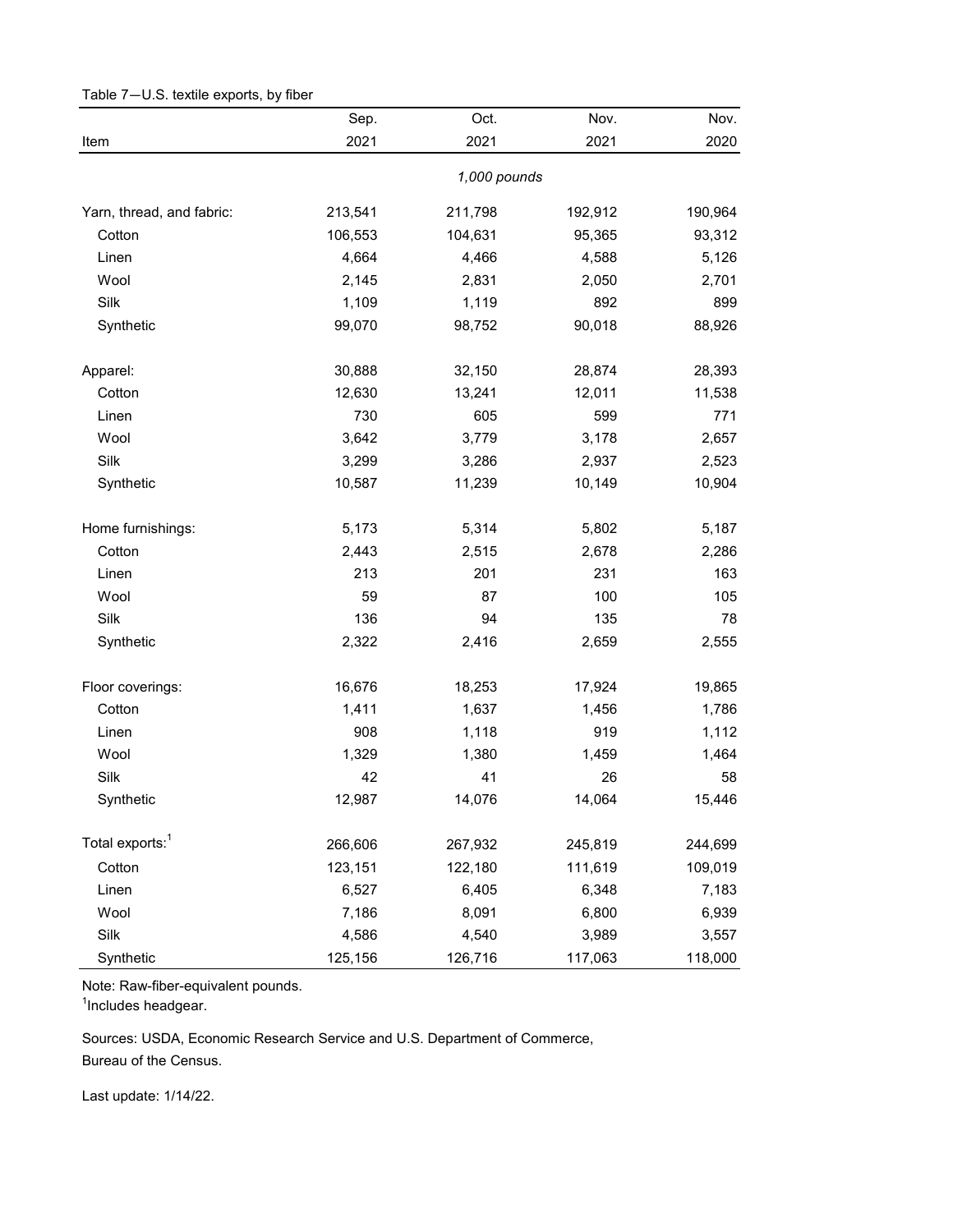| Table 8-U.S. cotton textile imports, by origin |  |  |  |  |  |
|------------------------------------------------|--|--|--|--|--|
|------------------------------------------------|--|--|--|--|--|

|                    | Sep.    | Oct.         | Nov.    | Nov.    |
|--------------------|---------|--------------|---------|---------|
| Region/country     | 2021    | 2021         | 2021    | 2020    |
|                    |         | 1,000 pounds |         |         |
| North America      | 143,004 | 137,423      | 128,378 | 111,626 |
| Canada             | 2,797   | 3,106        | 2,992   | 3,016   |
| Dominican Republic | 8,339   | 10,398       | 7,657   | 10,044  |
| El Salvador        | 16,420  | 13,102       | 12,533  | 10,771  |
| Guatemala          | 11,006  | 10,062       | 9,182   | 6,780   |
| Haiti              | 12,483  | 13,166       | 7,354   | 10,225  |
| Honduras           | 27,614  | 25,835       | 26,236  | 19,748  |
| Mexico             | 35,674  | 36,348       | 35,872  | 29,897  |
| Nicaragua          | 28,591  | 25,318       | 26,477  | 21,085  |
| South America      | 4,606   | 5,395        | 4,331   | 3,685   |
| Colombia           | 1,909   | 1,767        | 1,813   | 1,251   |
| Peru               | 2,453   | 3,410        | 2,232   | 2,159   |
| Europe             | 27,317  | 25,624       | 23,947  | 24,320  |
| Germany            | 1,417   | 1,298        | 1,307   | 1,041   |
| Italy              | 1,677   | 1,989        | 2,136   | 1,648   |
| Portugal           | 3,314   | 2,532        | 2,735   | 2,931   |
| Turkey             | 18,600  | 17,382       | 14,866  | 16,142  |
| Asia               | 729,652 | 777,226      | 728,079 | 630,415 |
| Bahrain            | 1,277   | 783          | 1,351   | 867     |
| Bangladesh         | 86,476  | 90,791       | 88,083  | 57,543  |
| Cambodia           | 32,913  | 38,270       | 25,475  | 25,942  |
| China              | 278,082 | 268,488      | 254,287 | 240,392 |
| India              | 113,366 | 138,324      | 124,520 | 101,530 |
| Indonesia          | 24,846  | 31,952       | 27,957  | 19,804  |
| Israel             | 573     | 737          | 884     | 1,077   |
| Japan              | 1,086   | 1,126        | 1,162   | 950     |
| Jordan             | 4,353   | 4,160        | 5,823   | 3,856   |
| Malaysia           | 1,276   | 1,280        | 1,540   | 1,433   |
| Myanmar            | 1,702   | 932          | 1,432   | 1,882   |
| Pakistan           | 81,099  | 94,083       | 104,356 | 79,174  |
| Philippines        | 2,838   | 3,113        | 2,776   | 2,479   |
| South Korea        | 6,748   | 4,564        | 5,491   | 6,176   |
| Sri Lanka          | 7,803   | 8,727        | 8,512   | 6,665   |
| Taiwan             | 1,445   | 1,403        | 1,280   | 1,240   |
| Thailand           | 3,369   | 4,826        | 3,626   | 4,890   |
| Vietnam            | 78,577  | 81,766       | 67,475  | 73,025  |
| Oceania            | 29      | 37           | 22      | 20      |
| Africa             | 20,865  | 22,692       | 20,402  | 16,761  |
| Egypt              | 9,200   | 11,501       | 7,560   | 5,443   |
| Ethiopia           | 2,060   | 1,991        | 1,614   | 2,104   |
| Kenya              | 2,886   | 2,348        | 3,678   | 2,765   |
| Lesotho            | 2,514   | 2,039        | 2,640   | 3,003   |
| Madagascar         | 2,447   | 3,053        | 3,574   | 2,093   |
| World <sup>1</sup> | 925,473 | 968,397      | 905,158 | 786,827 |

<sup>1</sup>Regional totals may not sum to world totals because of rounding.

Sources: USDA, Economic Research Service and U.S. Department of Commerce,

Bureau of the Census.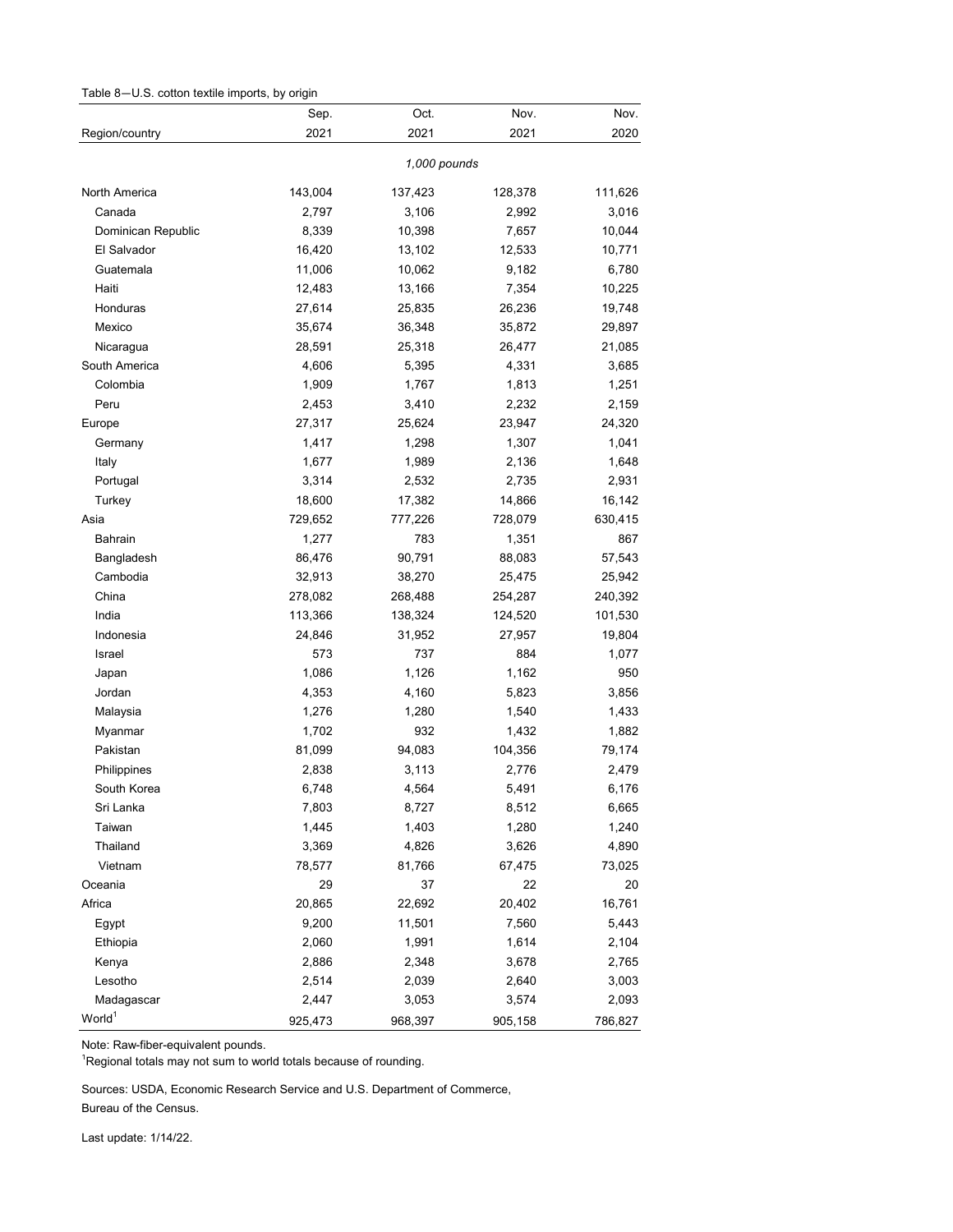| Table 9-U.S. cotton textile exports, by destination |  |  |  |
|-----------------------------------------------------|--|--|--|
|-----------------------------------------------------|--|--|--|

|                             | Sep.         | Oct.    | Nov.    | Nov.    |  |  |
|-----------------------------|--------------|---------|---------|---------|--|--|
| Region/country              | 2021         | 2021    | 2021    | 2020    |  |  |
|                             | 1,000 pounds |         |         |         |  |  |
| North America               | 112,043      | 110,413 | 101,377 | 96,093  |  |  |
| <b>Bahamas</b>              | 125          | 157     | 247     | 185     |  |  |
| Canada                      | 9,005        | 10,083  | 8,972   | 10,609  |  |  |
| Costa Rica                  | 133          | 199     | 128     | 160     |  |  |
| Dominican Republic          | 20,529       | 21,548  | 17,404  | 19,048  |  |  |
| El Salvador                 | 6,831        | 6,788   | 6,102   | 5,641   |  |  |
| Guatemala                   | 4,295        | 4,610   | 4,087   | 3,240   |  |  |
| Haiti                       | 103          | 131     | 194     | 108     |  |  |
| Honduras                    | 54,010       | 49,065  | 46,922  | 41,811  |  |  |
| Mexico                      | 14,316       | 14,673  | 14,276  | 12,454  |  |  |
| Nicaragua                   | 2,151        | 2,373   | 2,179   | 2,307   |  |  |
| Panama                      | 173          | 245     | 348     | 104     |  |  |
| South America               | 2,636        | 2,855   | 2,445   | 4,032   |  |  |
| Brazil                      | 171          | 168     | 170     | 310     |  |  |
| Chile                       | 279          | 389     | 395     | 177     |  |  |
| Colombia                    | 1,933        | 1,722   | 1,371   | 2,360   |  |  |
| Peru                        | 26           | 202     | 213     | 829     |  |  |
| Europe                      | 2,044        | 2,166   | 2,007   | 2,141   |  |  |
| Belgium                     | 75           | 65      | 152     | 241     |  |  |
| France                      | 154          | 151     | 137     | 83      |  |  |
| Germany                     | 226          | 379     | 516     | 300     |  |  |
| Italy                       | 284          | 230     | 192     | 157     |  |  |
| Netherlands                 | 217          | 326     | 169     | 146     |  |  |
| Switzerland                 | 91           | 52      | 74      | 148     |  |  |
| United Kingdom              | 510          | 518     | 408     | 642     |  |  |
| Asia                        | 3,500        | 3,669   | 2,606   | 3,295   |  |  |
| China                       | 842          | 785     | 620     | 627     |  |  |
| Hong Kong                   | 239          | 255     | 192     | 244     |  |  |
| India                       | 107          | 136     | 72      | 161     |  |  |
| Israel                      | 113          | 82      | 65      | 93      |  |  |
| Japan                       | 800          | 758     | 522     | 615     |  |  |
| Singapore                   | 91           | 149     | 61      | 105     |  |  |
| South Korea                 | 287          | 346     | 299     | 317     |  |  |
| Taiwan                      | 112          | 118     | 95      | 94      |  |  |
| <b>United Arab Emirates</b> | 256          | 438     | 221     | 351     |  |  |
| Vietnam                     | 172          | 146     | 42      | 95      |  |  |
| Oceania                     | 683          | 629     | 347     | 554     |  |  |
| Australia                   | 489          | 517     | 256     | 459     |  |  |
| New Zealand                 | 173          | 76      | 71      | 74      |  |  |
| Africa                      | 2,245        | 2,448   | 2,837   | 2,905   |  |  |
| Morocco                     | 2,016        | 2,318   | 2,744   | 2,658   |  |  |
| World <sup>1</sup>          | 123,151      | 122,180 | 111,619 | 109,019 |  |  |

 $\mathrm{^{1}R}$ egional totals may not sum to world totals because of rounding.

Bureau of the Census. Sources: USDA, Economic Research Service and U.S. Department of Commerce,